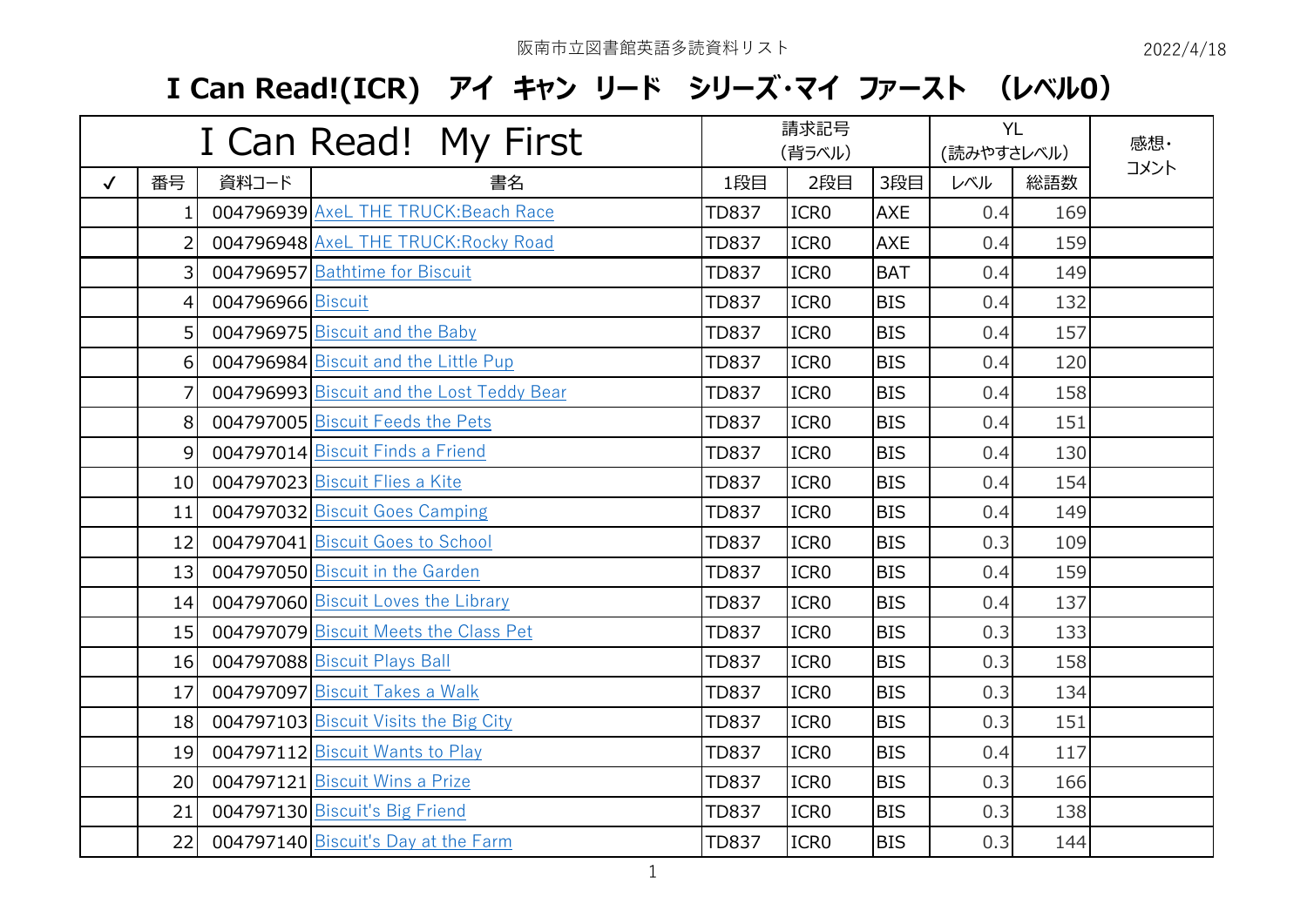|              | I Can Read! My First |       |                                                           |              | 請求記号<br>(背ラベル)   |            |             | <b>YL</b><br>(読みやすさレベル) | 感想·  |
|--------------|----------------------|-------|-----------------------------------------------------------|--------------|------------------|------------|-------------|-------------------------|------|
| $\checkmark$ | 番号                   | 資料コード | 書名                                                        | 1段目          | 2段目              | 3段目        | レベル         | 総語数                     | コメント |
|              | 23                   |       | 004797159 Biscuit's New Trick                             | <b>TD837</b> | ICR <sub>0</sub> | <b>BIS</b> | 0.4         | 123                     |      |
|              | 24                   |       | 004797168 Chicken said, "Cluck"                           | <b>TD837</b> | ICR <sub>0</sub> | <b>CHI</b> | 0.5         | 130                     |      |
|              | 25                   |       | 004797177 The Day I Had to Play with My SISTER            | <b>TD837</b> | ICR <sub>0</sub> | <b>DAY</b> | 0.4         | 143                     |      |
|              | 26                   |       | 004797186 Digger the Dinosaur                             | <b>TD837</b> | ICR <sub>0</sub> | <b>DIG</b> | 0.5         | 214                     |      |
|              | 27                   |       | <b>004797195</b> Digger the Dinosaur and the Cake Mistake | <b>TD837</b> | ICR <sub>0</sub> | <b>DIG</b> | $0.3 - 0.5$ | 238                     |      |
|              | 28                   |       | 004797201 DUCK, DUCK, DINOSAUR: BUBBLE BLAST              | <b>TD837</b> | ICR <sub>0</sub> | <b>DUC</b> | $0.3 - 0.5$ | 188                     |      |
|              | 29                   |       | 004797210 DUCK, DUCK, DINOSAUR: PERFECT PUMPKIN           | <b>TD837</b> | ICR <sub>0</sub> | <b>DUC</b> | $0.3 - 0.5$ | 198                     |      |
|              | 30                   |       | 004797220 DUCK, DUCK, DINOSAUR: SNOWY SURPRISE            | <b>TD837</b> | ICR <sub>0</sub> | <b>DUC</b> | $0.3 - 0.5$ | 203                     |      |
|              | 31                   |       | 004797239 everything GOES: HENRY GOES SKATING             | <b>TD837</b> | ICR <sub>0</sub> | <b>EVE</b> | 0.5         | 268                     |      |
|              | 32                   |       | 004797248 everything GOES: HENRY IN A JAM                 | <b>TD837</b> | ICR <sub>0</sub> | <b>EVE</b> | 0.5         | 292                     |      |
|              | 33                   |       | 004797257 everything GOES: HENRY ON WHEELS                | <b>TD837</b> | ICR <sub>0</sub> | <b>EVE</b> | 0.5         | 365                     |      |
|              | 34                   |       | 004797266 JOJO AND DADDY BAKE A CAKE                      | <b>TD837</b> | ICR <sub>0</sub> | <b>EVE</b> | $0.3 - 0.5$ | 278                     |      |
|              | 35                   |       | 004797275 JOJO AND THE BIG MESS                           | <b>TD837</b> | ICR <sub>0</sub> | <b>FAN</b> | $0.3 - 0.5$ | 205                     |      |
|              | 36                   |       | 004797284 JOJO AND THE MAGIC TRICK                        | <b>TD837</b> | ICR <sub>0</sub> | <b>FAN</b> | $0.3 - 0.5$ | 231                     |      |
|              | 37                   |       | 004797293 Follow Me, Mittens                              | <b>TD837</b> | ICR <sub>0</sub> | <b>FOL</b> | 0.3         | 170                     |      |
|              | 38                   |       | 004797300 Go Away, Dog                                    | <b>TD837</b> | ICR <sub>0</sub> | <b>GOA</b> | 0.5         | 260                     |      |
|              | 39                   |       | 004797319 Happy Halloween, Mittens                        | <b>TD837</b> | ICR <sub>0</sub> | <b>HAP</b> | 0.3         | 174                     |      |
|              | 40                   |       | 004797328 How Many Fish?                                  | <b>TD837</b> | ICR <sub>0</sub> | <b>HOW</b> | 0.4         | 125                     |      |
|              | 41                   |       | 004797337 Huff and Puff                                   | <b>TD837</b> | ICR <sub>0</sub> | <b>HUF</b> | $0.3 - 0.5$ | 161                     |      |
|              | 42                   |       | 004797346 Huff and Puff and the New Train                 | <b>TD837</b> | ICR <sub>0</sub> | <b>HUF</b> | $0.3 - 0.5$ | 159                     |      |
|              | 43                   |       | 004797355 Huff and Puff Have Too Much Stuff               | <b>TD837</b> | ICR <sub>0</sub> | <b>HUF</b> | $0.3 - 0.5$ | 173                     |      |
|              | 44                   |       | 004797364   See, You Saw                                  | <b>TD837</b> | ICR <sub>0</sub> | <b>ISE</b> | 0.4         | 112                     |      |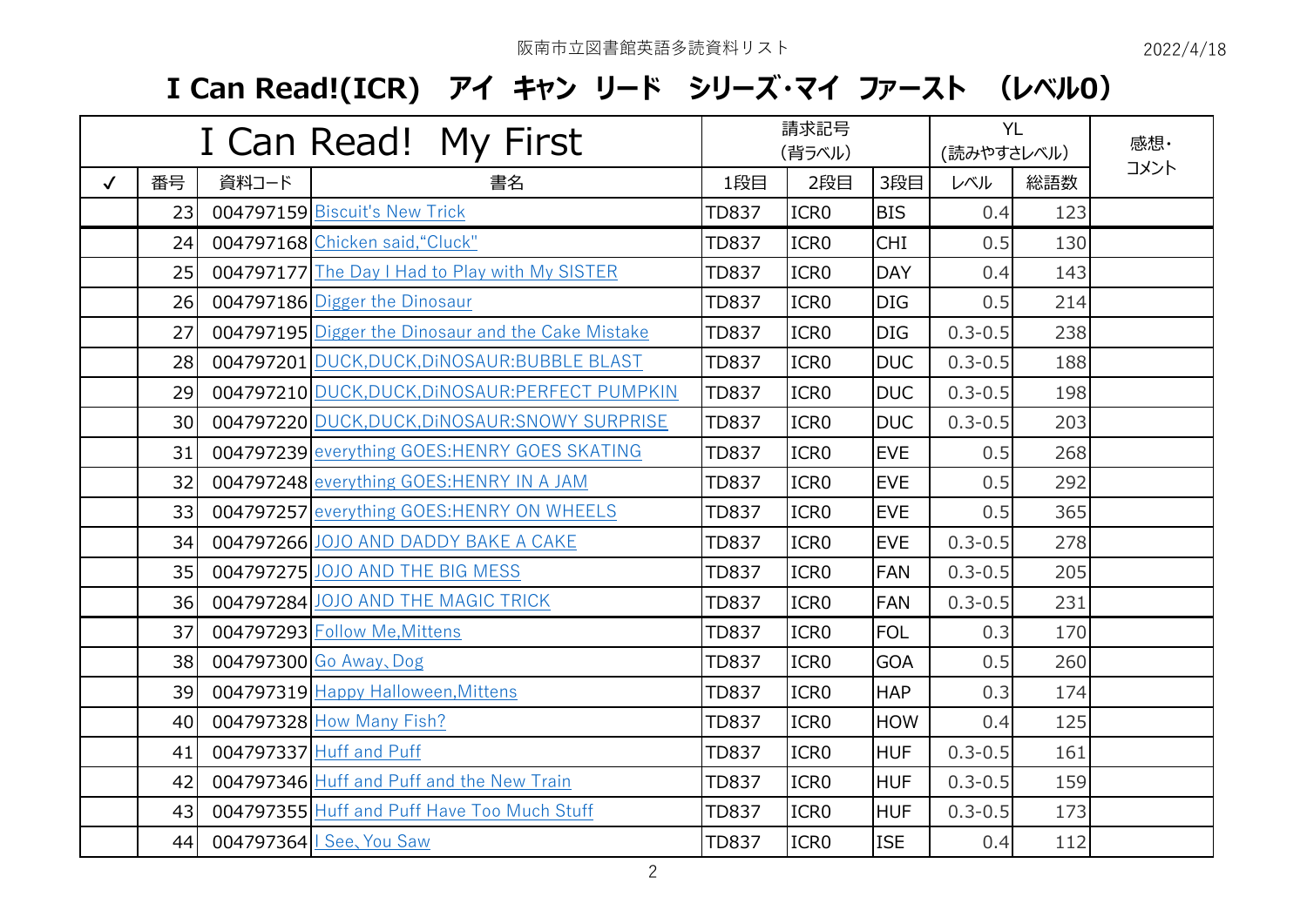|              | I Can Read! My First |                   |                                                         |              | 請求記号<br>(背ラベル)   |            |             | <b>YL</b><br>(読みやすさレベル) | 感想·  |
|--------------|----------------------|-------------------|---------------------------------------------------------|--------------|------------------|------------|-------------|-------------------------|------|
| $\checkmark$ | 番号                   | 資料コード             | 書名                                                      | 1段目          | 2段目              | 3段目        | レベル         | 総語数                     | コメント |
|              | 45                   |                   | 004797373 ITTY BITTY KITTY: FIREHOUSE FUN               | <b>TD837</b> | ICR <sub>0</sub> | <b>ITT</b> | $0.3 - 0.5$ | 317                     |      |
|              | 46                   |                   | 004797382 LITTLE CRITTER: JUST PICK US, PLEASE!         | <b>TD837</b> | ICR <sub>0</sub> | <b>LIT</b> | $0.3 - 0.5$ | 336                     |      |
|              | 47                   |                   | 004797391 LITTLE CRITTER: JUST A BABY BIRD              | <b>TD837</b> | ICR <sub>0</sub> | LIT        | $0.3 - 0.5$ | 222                     |      |
|              | 48                   |                   | 004797408 LITTLE CRITTER: JUST A KITE                   | <b>TD837</b> | ICR <sub>0</sub> | <b>LIT</b> | 0.5         | 250                     |      |
|              | 49                   |                   | 004797417 LITTLE CRITTER: JUST A SPECIAL DAY            | <b>TD837</b> | ICR <sub>0</sub> | <b>LIT</b> | 0.5         | 240                     |      |
|              | 50                   |                   | 004797426 LITTLE CRITTER: JUST A TEACHER'S PET          | <b>TD837</b> | ICR <sub>0</sub> | <b>LIT</b> | 0.5         | 292                     |      |
|              | 51                   |                   | 004797435 LITTLE CRITTER:JUST AN ADVENTURE AT SEA TD837 |              | ICR <sub>0</sub> | <b>LIT</b> | 0.5         | 376                     |      |
|              | 52                   |                   | 004797444 Loose Tooth                                   | <b>TD837</b> | ICR <sub>0</sub> | <b>LOO</b> | 0.3         | 135                     |      |
|              | 53                   |                   | 004797453 Mia and the Big Sister Ballet                 | <b>TD837</b> | ICR <sub>0</sub> | <b>MIA</b> | 0.4         | 232                     |      |
|              | 54                   |                   | 004797462 Mia and the Daisy Dance                       | <b>TD837</b> | ICR <sub>0</sub> | <b>MIA</b> | 0.4         | 213                     |      |
|              | 55                   |                   | 004797471 Mia and the Dance for Two                     | <b>TD837</b> | ICR <sub>0</sub> | <b>MIA</b> | 0.4         | 225                     |      |
|              | 56                   |                   | 004797480 Mia and the Girl with a Twirl                 | <b>TD837</b> | ICR <sub>0</sub> | <b>MIA</b> | 0.4         | 319                     |      |
|              | 57                   |                   | 004797490 Mia and the Tiny Toe Shoes                    | <b>TD837</b> | ICR <sub>0</sub> | <b>MIA</b> | 0.4         | 315                     |      |
|              | 58                   |                   | 004797506 Mia and the Too Big Tutu                      | <b>TD837</b> | ICR <sub>0</sub> | <b>MIA</b> | 0.4         | 292                     |      |
|              | 59                   |                   | 004797515 Mia Jazzes It Up!                             | <b>TD837</b> | ICR <sub>0</sub> | <b>MIA</b> | 0.4         | 298                     |      |
|              | 60                   |                   | 004797524 Mia Sets the Stage                            | <b>TD837</b> | ICR <sub>0</sub> | <b>MIA</b> | 0.4         | 212                     |      |
|              | 61                   |                   | 004797533 Mine's the Best                               | <b>TD837</b> | ICR <sub>0</sub> | <b>MIN</b> | 0.4         | 105                     |      |
|              | 62                   | 004797542 Mittens |                                                         | <b>TD837</b> | ICR <sub>0</sub> | <b>MIT</b> | 0.3         | 166                     |      |
|              | 63                   |                   | 004797551 Mittens at School                             | <b>TD837</b> | ICR <sub>0</sub> | <b>MIT</b> | 0.3         | 187                     |      |
|              | 64                   |                   | 004797560 Mittens, Where Is Max?                        | <b>TD837</b> | ICR <sub>0</sub> | <b>MIT</b> | 0.3         | 153                     |      |
|              | 65                   | 004797570 Oh Cats |                                                         | <b>TD837</b> | ICR <sub>0</sub> | <b>OHC</b> | 0.4         | 85                      |      |
|              | 66                   |                   | 004797589 OTTER: Hello, Sea Friends!                    | <b>TD837</b> | ICR <sub>0</sub> | <b>OTT</b> | 0.3         | 249                     |      |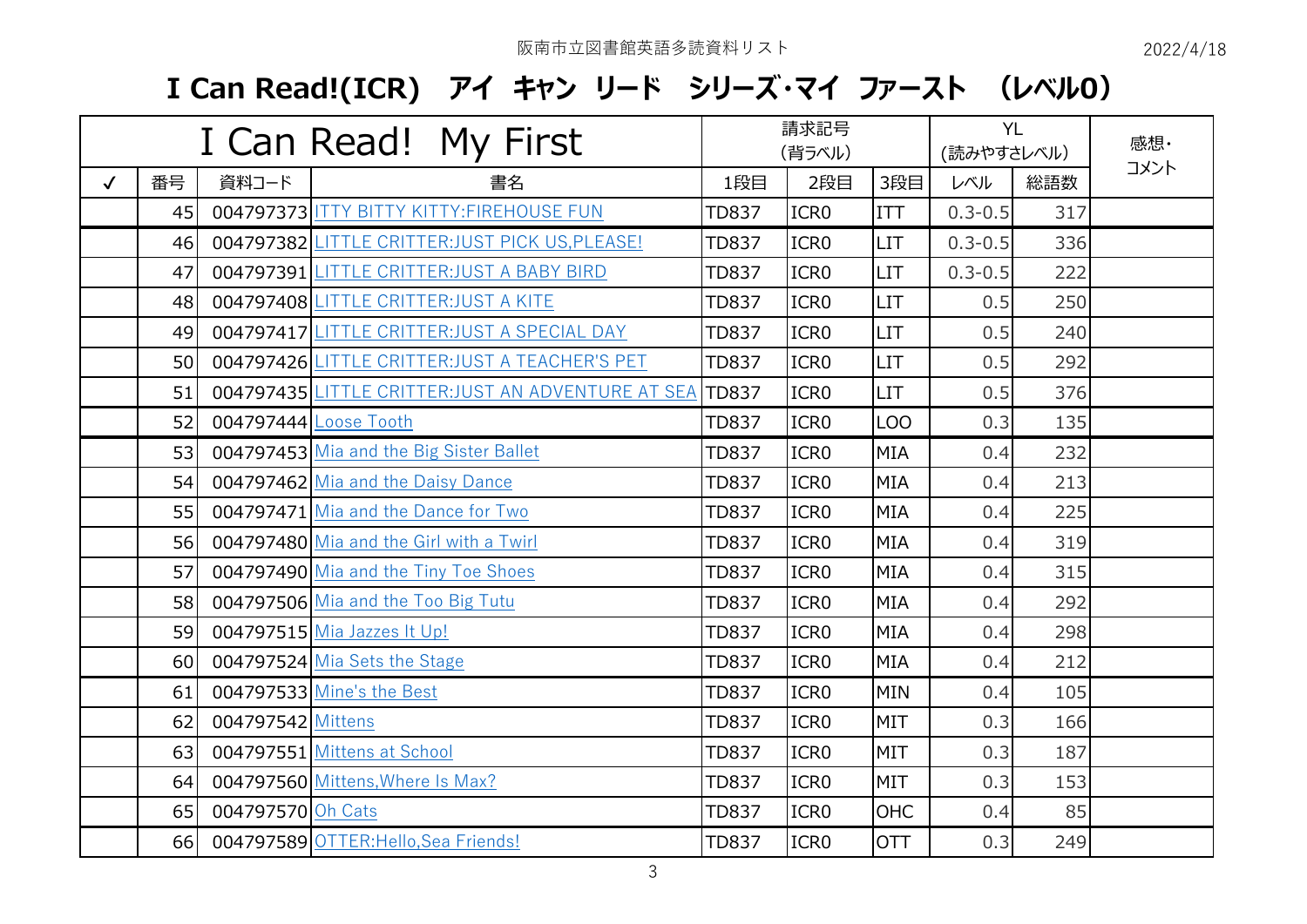|              | I Can Read! My First |                      |                                                     |              | 請求記号<br>(背ラベル)   |            |             | <b>YL</b><br>(読みやすさレベル) | 感想·  |
|--------------|----------------------|----------------------|-----------------------------------------------------|--------------|------------------|------------|-------------|-------------------------|------|
| $\checkmark$ | 番号                   | 資料コード                | 書名                                                  | 1段目          | 2段目              | 3段目        | レベル         | 総語数                     | コメント |
|              | 67                   |                      | 004797598 OTTER: Let's Go Swimming!                 | <b>TD837</b> | ICR <sub>0</sub> | <b>OTT</b> | 0.3         | 180                     |      |
|              | 68                   |                      | 004797604 OTTER: Oh, No, Bath Time!                 | K837         | ICR <sub>0</sub> | <b>OTT</b> | 0.3         | 200                     |      |
|              | 69                   |                      | 004797613 OTTER: The Best Job Ever!                 | <b>TD837</b> | ICR <sub>0</sub> | <b>OTT</b> | 0.3         | 220                     |      |
|              | 70                   |                      | 004797622 Peanut and Pearl's Picnic Adventure       | TD837        | ICR <sub>0</sub> | <b>PEA</b> | 0.2         | 187                     |      |
|              | 71                   |                      | 004797631 Pedro's Burro                             | <b>TD837</b> | ICR <sub>0</sub> | <b>PED</b> | 0.2         | 75                      |      |
|              | 72                   |                      | 004797640 Pete the Cat AND THE BAD BANANA           | <b>TD837</b> | ICR <sub>0</sub> | PET        | $0.3 - 0.5$ | 315                     |      |
|              | 73                   |                      | 004797650 Pete the Cat AND THE SURPRISE TEACHER     | <b>TD837</b> | ICR <sub>0</sub> | PET        | $0.3 - 0.5$ | 283                     |      |
|              | 74                   |                      | 004797669 Pete the Cat AND THE TIP - TOP TREE HOUSE | <b>TD837</b> | ICR <sub>0</sub> | PET        | $0.3 - 0.5$ | 273                     |      |
|              | 75                   |                      | 004797678 Pete the Cat:A PET FOR PETE               | <b>TD837</b> | ICR <sub>0</sub> | <b>PET</b> | $0.3 - 0.5$ | 286                     |      |
|              | 76                   |                      | 004797687 Pete the Cat:PETE AT THE BEACH            | TD837        | ICR <sub>0</sub> | PET        | $0.3 - 0.5$ | 341                     |      |
|              | 77                   |                      | 004797696 Pete the Cat:PETE'S BIG LUNCH             | <b>TD837</b> | ICR <sub>0</sub> | <b>PET</b> | $0.3 - 0.5$ | 236                     |      |
|              | 78                   |                      | 004797702 Pete the Cat:PLAY BALL!                   | <b>TD837</b> | ICR <sub>0</sub> | PET        | $0.3 - 0.5$ | 331                     |      |
|              | 79                   |                      | 004797711 Pete the Cat:SCUBA - CAT                  | <b>TD837</b> | ICR <sub>0</sub> | <b>PET</b> | $0.3 - 0.5$ | 358                     |      |
|              | 80                   |                      | 004797720 Pete the Cat:SIR PETE THE BRAVE           | <b>TD837</b> | ICR <sub>0</sub> | PET        | $0.3 - 0.5$ | 252                     |      |
|              | 81                   |                      | 004797730 Pete the Cat: SNOW DAZE                   | <b>TD837</b> | ICR <sub>0</sub> | <b>PET</b> | $0.3 - 0.5$ | 394                     |      |
|              | 82                   |                      | 004797749 Pete the Cat:TOO COOL FOR SCHOOL          | <b>TD837</b> | ICR <sub>0</sub> | PET        | $0.3 - 0.5$ | 215                     |      |
|              | 83                   |                      | 004797758 Pete the Cat's TRAIN TRIP                 | <b>TD837</b> | ICR <sub>0</sub> | PET        | $0.3 - 0.5$ | 317                     |      |
|              | 84                   | 004797767 Scat, Cat! |                                                     | <b>TD837</b> | ICR <sub>0</sub> | <b>SCA</b> | 0.5         | 229                     |      |
|              | 85                   |                      | 004797776 Sid and Sam                               | <b>TD837</b> | ICR <sub>0</sub> | <b>SID</b> | 0.4         | 120                     |      |
|              | 86                   |                      | 004797785 Splish Splash                             | <b>TD837</b> | ICR <sub>0</sub> | <b>SPL</b> | 0.5         | 232                     |      |
|              | 87                   |                      | 004797794 THUMP and PLUNK                           | <b>TD837</b> | ICR <sub>0</sub> | <b>THU</b> | 0.4         | 172                     |      |
|              | 88                   |                      | 004797800 TICK TOCK CLOCK                           | <b>TD837</b> | ICR <sub>0</sub> | TIC        | 0.3         | 96                      |      |